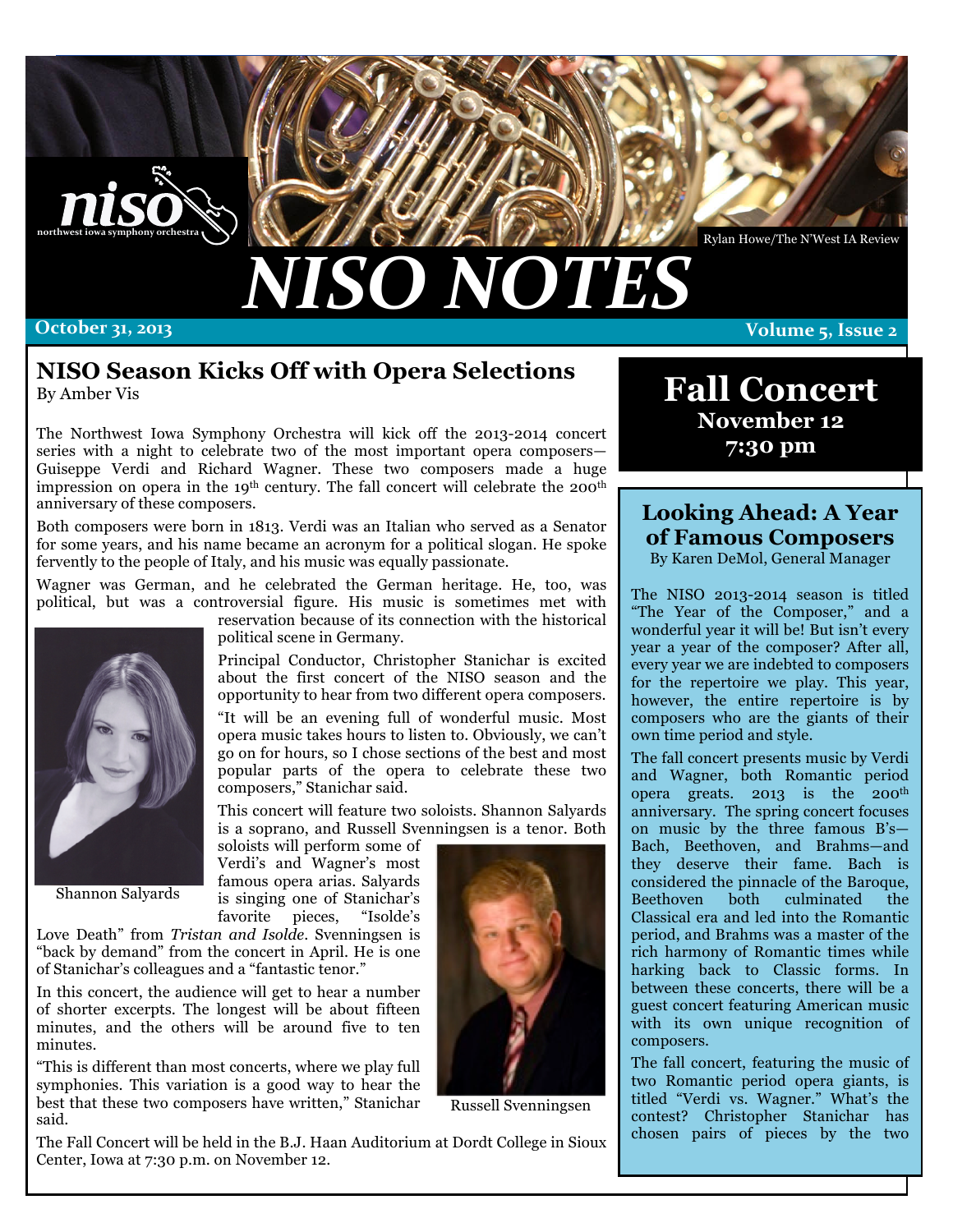

## **A Closer Look at Our Musicians** By Amber Vis

The Northwest Iowa Symphony Orchestra is made up of a variety of members from many different backgrounds and areas. Along with professional musicians, community musicians, and high school students, college students also play an important role in the orchestra. NISO has college students from three area colleges—Northwestern, Dordt, and Augustana. These students all have different majors and interests. Let's get to know three of these students: Rebekah Stofer, Emily Wehde, and Leanna Bentz.



Rebekah Stofer

Emily Wehde has been playing the trombone for ten years. She is from Sioux Falls, South Dakota, and attends Augustana College where she is a junior majoring in biology and Spanish. This is her second year with NISO. Emily said that she loves "the opportunity to be able to build upon my talents as a trombonist by playing alongside so many other gifted musicians."



Leanna Bentz

Rebekah Stofer is a senior majoring in music performance at Northwestern College. She is from Dewitt, Iowa, and this is her second year in NISO. She participates in NISO by playing the French horn, which she has been playing for eight or nine years. Her favorite part of NISO is "the challenging music" and the people in her section.



Emily Wehde

Leanna Bentz is from Platte, South Dakota. She has been playing the harp since the fifth grade, and this is her third year in NISO. She also plays the euphonium outside of the orchestra. Leanna is a junior at Dordt College majoring in K-12 musical education (choral and instrumental). "My favorite part of NISO is the opportunity to

experience orchestral literature, since I have spent much more time playing in a band than an orchestra. The chance to be a part of music like that is really priceless, I think," Leanna said.

Part of NISO's success is the involvement of diverse members. We appreciate the talents and contributions that these three musicians and their college peers bring to NISO.

composers—a pair of overtures, a pair of marches, etc.—through which we will hear the great similarities of and also the contrasts between these composers. The

pair of overtures—Verdi's *Overture to La Forza del Destino* and Wagner's *Overture to Act III of Lohengrin*—both begin with grand brass calls which announce that something important is about to happen; the "something" in the Verdi, though, is an ominous call of destiny, while in the Wagner, it is a celebration. The marches also begin with big brass fanfares, as preludes to processions: the procession of Egyptian victors in the Verdi (*Triumphal March* from *Aida*) and the procession of guests in the Wagner (*Festmarsch* from *Tannhauser*).

A trio of opera arias for soprano and tenor, rich in operatic vocal showmanship, a pair of sorrowful preludes, and a pair of well-known favorites—the *Anvil Chorus* from Verdi's *Il Trovatore* and Wagner's *Ride of the Valkyries* from *The Ring Cycle*—complete the program. All these selections richly embody the high drama, the intense emotions, and the colorful instrumentation of Romantic period music. Even if you do not consider yourself an opera fan, you will enjoy these favorite opera excerpts.

Who wins this contest? Why, we do—in this opportunity to hear dramatic Romantic music performed by a large symphony orchestra and two fabulous singers, Shannon Salyard and Russell Svenningsen.

The spring concert presents quite a contrast of style: Bach's lean and contrapuntal *Brandenburg Concerto No. 2* with virtuoso parts for NISO soloists Richard Bogenrief (trumpet), Kristi Stanichar (oboe), Jennifer Frens (violin), and Anna Davis (flute), framed by Beethoven's rousing *Consecration of the House* overture and Brahms' warm-hearted *Symphony No. 2.*

In between, our guests the Euclid Quartet will present a concert called "American Faces." The Euclid writes that the program "features three classical works whose composers were all inspired by the sounds of America's musical roots: Charles Ives (borrowing from Protestant hymns as well as folk tunes), Wynton Marsalis (riffing on the sounds of his native New Orleans), and Antonin Dvorak (sketching out what he heard when he visited Iowa, although with a heavy Czech accent!)."

Celebrating music in a different style, the Pops Concert features pianist Rich Ridenour, who will play classical, jazz, and rock classics. I understand that he is also funny.

We look forward to a great year, all presented by our very own Northwest Iowa Symphony Orchestra.

### Northwest Iowa Symphony Orchestra



 $498A<sup>th</sup>$  Ave NE Sioux Center, IA 51250 712.722.6230 ‐ niso@dordt.edu http://niso.dordt.edu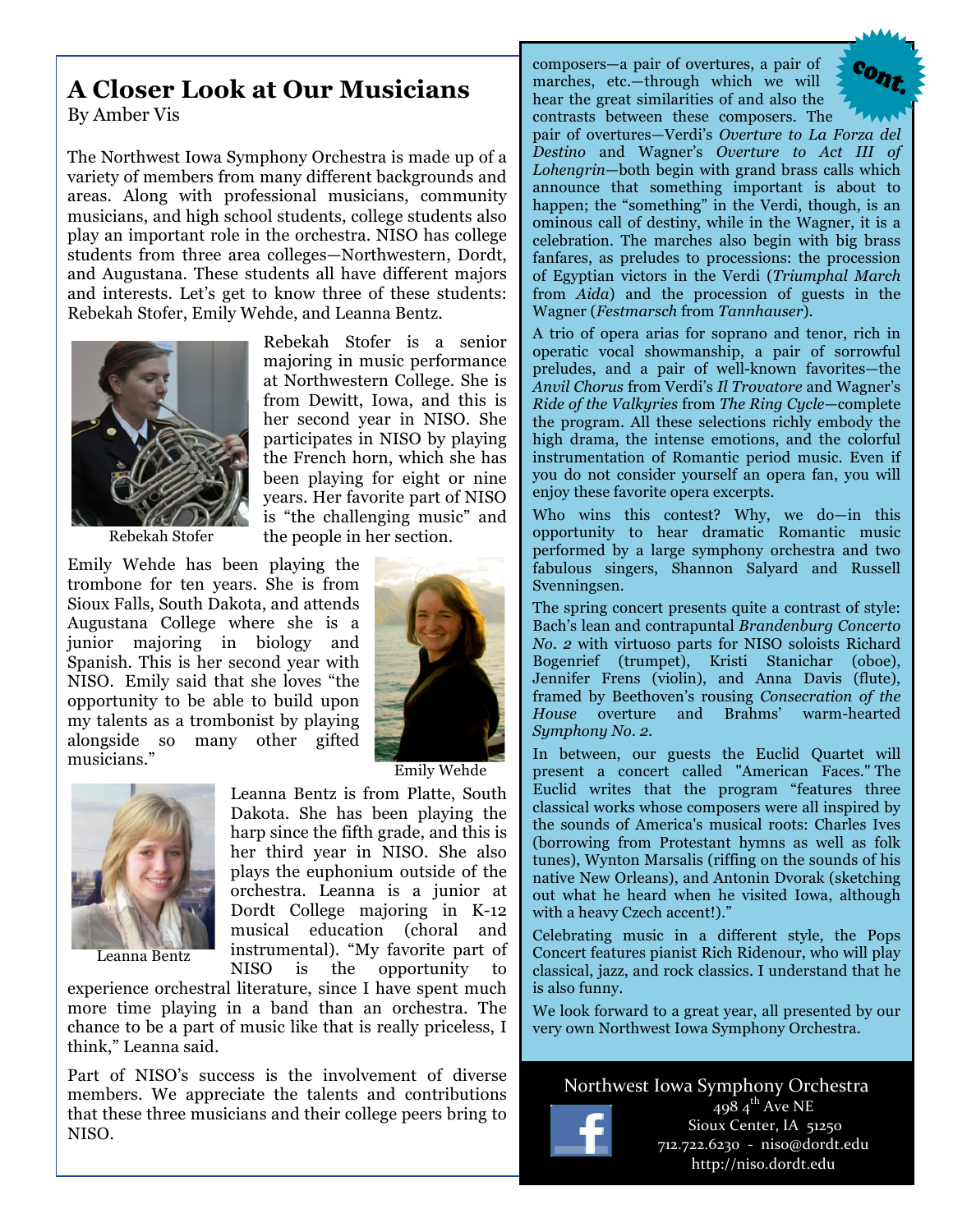